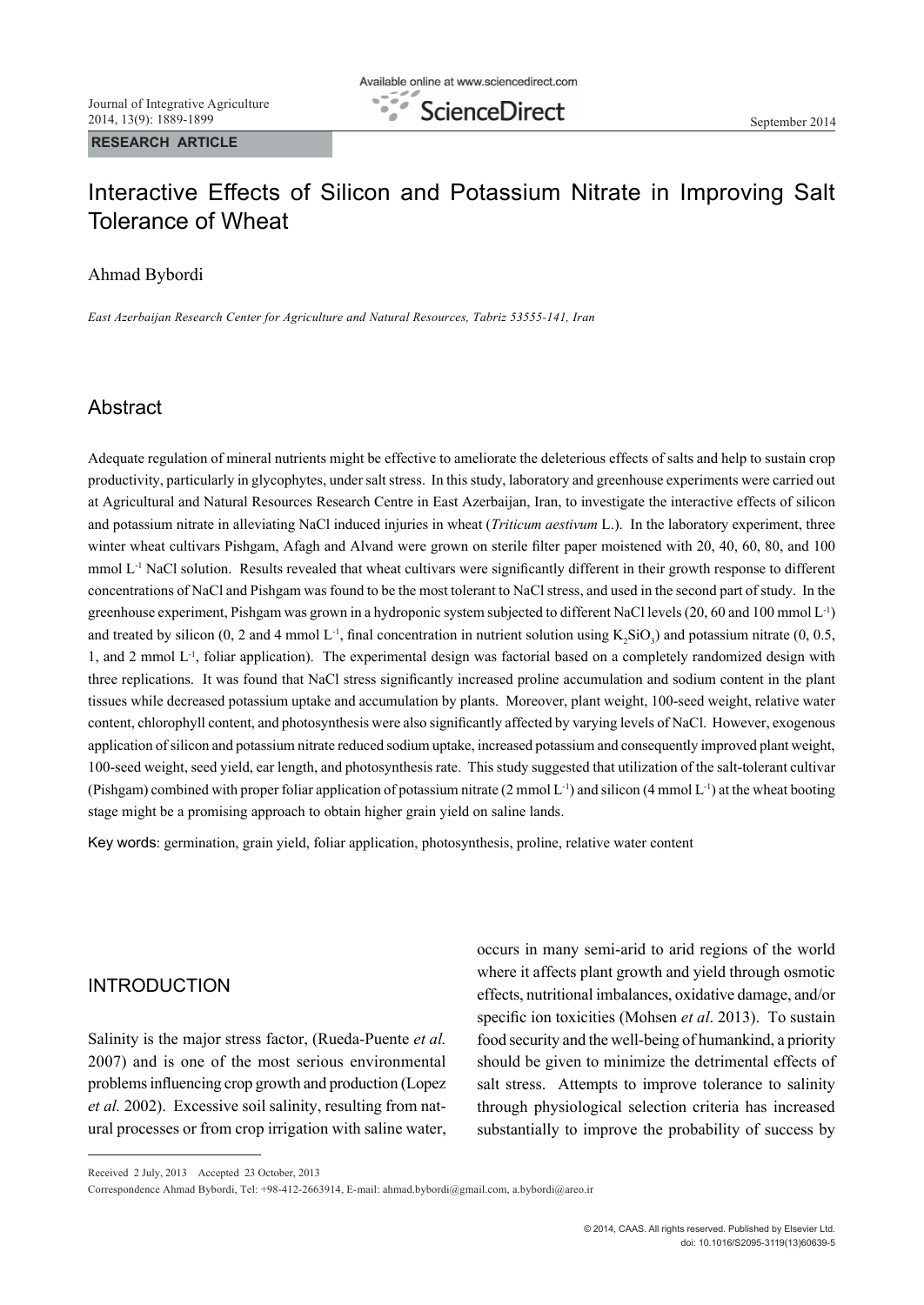making empirical selection more efficient (Noble and Rogers 1992). Researches have shown that physiological activities such as photosynthesis and respiration (Alian *et al*. 2000), water balance, turgor pressure, degeneration of cell membranes (Kaya *et al*. 2002), efficiency of enzymes, mineral nutrients uptake, synthesis, storage of assimilates, and metabolites such as proline are directly affected by salt stress (Alia *et al*. 2001; Jamil *et al*. 2007). Plants have developed complex mechanisms that contribute to acclimate to salinity induced osmotic and ionic stresses (Meloni *et al*. 2004). Among different techeniques, proper management of mineral nutrients plays a crucial role in increasing plant tolerance to salinity (Marschner 1995). A number of studies have shown that silicon may increase salinity tolerance in wide variety of plants through different mechanisms including reduced Na+ uptake and translocation, improved plant water status (Romero-Aranda *et al*. 2006), increased photosynthetic activity and ultra structure of leaf organelles (Shu and Liu 2001), stimulation of antioxidant system (Zhu *et al*. 2004), and alleviation of specific ion effect by H-ATPase dependent enhancement of potassium in shoots (Liang *et al*. 2005). In addition, silicon is reported to reduce the effect of salinity on wheat and other crops. Saqib *et al*. (2008) have reported that silicon decreased plant sodium uptake and shoot:root sodium distribution of a salt-resistant as well as a salt-sensitive wheat genotype. They found that silicon increased cell-wall sodium bind ing, concentration of glutathione and antioxidants under saline conditions (Horst and Marschner 1978).

Silicon existing in the Earth's crust is classified as the most abundant element following oxygen (Epstein 1994). It is most commonly found in soils in different forms including silicon in soil solution as silicic acid  $(Si(OH)<sub>4</sub>)$ , and its absorption occurs directly in this form (Chen *et al*. 2010; Sharifnabi and Nili 2011; Bybordi 2012). This element is also one of the most abundant mineral elements in plant tissues (Richmond and Sussman 2003; Zhu *et al*. 2004). Although, silicon is not considered as an essential element for plant growth, it is designated as an element with a beneficial influence on plant growth and development as well as crop yield (Liang 1999; Ma 2004), and required in large amounts for Gramineae crops, in particular. Ample evidence inpdicated that silicon, when readily available to plants, had positive effects on plant growth, particularly under biotic

and abiotic stresses. In addition, studies have shown that supplementing the soil with silicon can improve salt tolerance of barley (Liang 1999; Liang *et al*. 1999), maize (Shu and Liu 2001), rice (Kraska and Breitenbeck 2010), and wheat (Ahmad *et al*. 1992). Trenholm *et al*. (2004) have suggested that silicate crystals deposited in epidermal cells form a barrier that reduced water loss through the cuticles.

Romero-Aranda *et al*. (2006) have suggested that silicate crystals deposited in the epidermal cells form a barrier that reduces water loss through cuticle, which in turn, contributes to salt dilution, mitigating salt toxicity effects in tomato. More recently, Si benefits on salt tolerance of barley and cucumber have been related to antioxidant enzyme activity (Liang *et al*. 2003; Zhu *et al*. 2004).

Among the mineral nutrients, potassium is known to be very dynamic and a major contributor to the organic structure and metabolic functions of the plant. Potassirum contents in plant tissues progressively decrease with increasing salinity. Therefore, maintenance of adequate level of  $K^+$  is essential for plant survival under salt stress.

Potassium has substantial effect on enzyme activation, protein synthesis, photosynthesis, stomatal movement, and water relation in plants (Marschner 1995). Increased application of potassium has been shown to enhance photosynthetic rate, plant growth and yield in different crops under salinity water stress conditions (Egilla *et al*. 2001). For example, exogenous application of potassi um ameliorated adverse effects of salt stress in wheat (Akram *et al*. 2007), rice (Bohra and Doerffling 1993), tomato (Lopez and Satti 1996), cucumber, and pepper (Kaya *et al*. 2001).

The aim of this study was to evaluate the effect of different concentrations of NaCl on plant growth and yield and the contribution of silicon and potassium nitrate foliar application to salt tolerance of wheat.

## RESULTS AND DISCUSSION

#### Germination test

The results of analysis of variance on germination indexes are given in Table 1. There are significant differences between cultivars and NaCl stress levels. Comparisons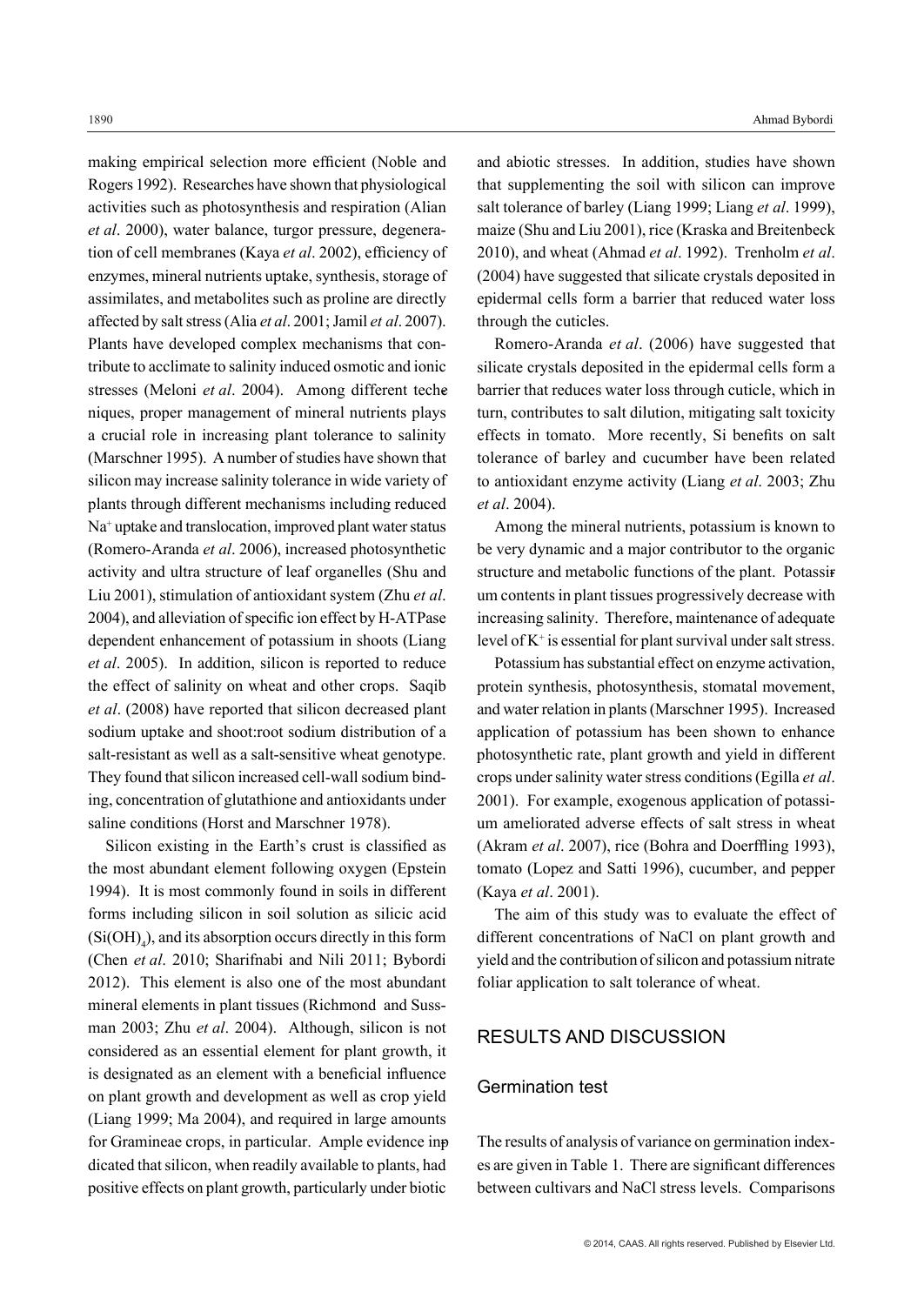of means showed that, irrespective of cultivar, increase in NaCl concentrations had deleterious effect on germination pace, germination percentage, radicle and shoot length as well as radicle and shoot weight (Table 2). Among cultivars, Pishgam cultivar showed the highest germination pace and percentage at all levels of NaCl. The results also indicated that Pishgam cultivar produced the highest radicle and shoot length and radicle and shoot weight. Therefore, Pishgam cultivar was selected as the most salt tolerant cultivar for further studies in the second part of the experiment.

Potassium nitrate, silicon and NaCl stress treatments

had a significant effect on all studied traits (Table 3).

## Proline accumulation

Comparison of means revealed that interaction between potassium nitrate, silicon and NaCl stress was significant on proline accumulation in Pishgam. Experimental treataments caused a significant increase in proline accumulation and the highest proline accumulation was observed when 4 mmol  $L^{-1}$  silicon and 2 mmol  $L^{-1}$  potassium nitrate was applied under mild and severe stress conditions (Table 4). On the other hand, the lowest proline

**Table 1** Analysis of variance on wheat germination indexes affected by cultivar and salinity

| Source of variation             | a1 | Germination pace | Germination percentage | Radicle length | Shoot length | Radicle weight | Shoot weight |  |  |  |  |  |  |
|---------------------------------|----|------------------|------------------------|----------------|--------------|----------------|--------------|--|--|--|--|--|--|
| Cultivar                        |    | **               | **                     | **             | **           | <b>SK</b>      | **           |  |  |  |  |  |  |
| Salinity                        |    | **               | **                     | **             | **           | <b>SK</b>      | **           |  |  |  |  |  |  |
| Cultivar×Salinity               |    | **               | **                     | **             | **           |                | **           |  |  |  |  |  |  |
| Error                           | 30 | 2.46             | 0.35                   | 8.84           | 10.69        | 0.00002        | 0.0009       |  |  |  |  |  |  |
| Coefficient of variation $(\%)$ |    | 2.97             | 0.87                   | 10.44          | 6.86         | 8.20           | 15.57        |  |  |  |  |  |  |
|                                 |    | .                | .                      |                |              |                |              |  |  |  |  |  |  |

\* and \*\*, significance at 0.05 and 0.01 probability levels, respectively. The same as below.

|  |  |  |  |  |  |  | <b>Table 2</b> Interaction between salinity and cultivar on wheat germination indexes |  |
|--|--|--|--|--|--|--|---------------------------------------------------------------------------------------|--|
|--|--|--|--|--|--|--|---------------------------------------------------------------------------------------|--|

| Cultivar | Salinity (mmol $L^{-1}$ ) | Germination pace | Germination percentage (%) | Radicle length (mm) | Shoot length (mm) | Radicle weight $(g)$ | Shoot weight $(g)$ |
|----------|---------------------------|------------------|----------------------------|---------------------|-------------------|----------------------|--------------------|
| Pishgam  | 20                        | 90.83 a          | 99.16 a                    | 84.21 a             | 84.93 a           | 0.17a                | 0.92a              |
|          | 40                        | 79.50 bc         | 96.50 <sub>b</sub>         | 30.5d               | 71.16 b           | 0.08c                | 0.12c              |
|          | 60                        | 59.50 e          | 62.50 e                    | 20.48 e             | 40.38 d           | 0.04e                | $0.08$ cdef        |
|          | 80                        | 41.50 g          | 50.50 h                    | $14.45$ fg          | 31.50 ef          | $0.02$ g             | $0.04$ efg         |
|          | 100                       | 25.16i           | 39.50 k                    | 8.33h               | 53.41 c           | $0.01$ hi            | $0.02$ fg          |
| Afagh    | 20                        | 81.83 b          | 98.83 a                    | 78.16 b             | 80.50 a           | 0.16 <sub>b</sub>    | 0.70 <sub>b</sub>  |
|          | 40                        | 71.50 d          | 95.50 c                    | 29.21 d             | 38.16 d           | 0.07d                | $0.10$ cd          |
|          | 60                        | 49.50 f          | 61.50 f                    | 18.58 ef            | 30.50 f           | $0.03$ ef            | $0.08$ cdef        |
|          | 80                        | 39.50 g          | 49.50 i                    | $12.50$ gh          | 52.50c            | $0.02$ g             | $0.03$ fg          |
|          | 100                       | 23.50 i          | 37.501                     | 7.28h               | 36.45 de          | 0.006 i              | $0.02$ g           |
| Alvand   | 20                        | 78.16 c          | 98.16 a                    | 68.98 c             | 54.60c            | 0.16                 | 0.67 <sub>b</sub>  |
|          | 40                        | 59.50 e          | 93.50 d                    | 20.65 e             | 26.16f            | 0.06d                | $0.09$ cde         |
|          | 60                        | 39.50 g          | 59.50 g                    | $14.51$ fg          | 51.48 c           | 0.03 f               | $0.06$ defg        |
|          | 80                        | 30.50 h          | 47.50j                     | $11.41$ gh          | 37.50 d           | $0.01$ gh            | $0.02$ g           |
|          | 100                       | 20.16 i          | 22.50 m                    | 7.50h               | 25.68 f           | $0.01$ hi            | $0.006$ g          |

Values within the each column and followed by the same letters are not different at *P*<0.05 by an ANOVA protected Duncan's multiple range test. The same as below.

| Table 3 Analysis of variance on some traits of salt tolerant wheat cultivar affected by salinity, silicon and potassium nitrate |  |
|---------------------------------------------------------------------------------------------------------------------------------|--|
|---------------------------------------------------------------------------------------------------------------------------------|--|

|                                    |          |         | Sodium |                    |      | Plant  | Seed yield | $100$ -seed<br>weight |            | Relative |      | Chlorophyll Photosynthesis |
|------------------------------------|----------|---------|--------|--------------------|------|--------|------------|-----------------------|------------|----------|------|----------------------------|
| Sources of variation <sup>1)</sup> | df       | Proline |        | Potassium Silicium |      | weight |            |                       | Ear length | water    |      |                            |
|                                    |          |         |        |                    |      |        |            |                       |            | content  |      |                            |
| B                                  | $\Delta$ | **      | ×      | **                 | **   | 88     | **         | **                    | **         | **       | **   | 88                         |
| K                                  |          | $**$    | **     | **                 | **   | 88     | **         | *                     | **         | 88       | **   | 88                         |
| S                                  |          | **      | **     | **                 | **   | 88     | **         | **                    | **         | 88       | **   | 88                         |
| N                                  |          | **      | **     | **                 | **   | 88     | **         | **                    | **         | 88       | **   | 88                         |
| $K \times S$                       | 6        | ns      |        | **                 | **   | 88     |            | **                    | ns         | **       | **   | ns                         |
| $K \times N$                       | 6        | ns      | **     | **                 | **   | 88     | ns         |                       | ns         | **       | **   | ns                         |
| $S\times N$                        | 4        | ns      | **     | **                 | **   | 88     |            | **                    | **         | **       | **   | ns                         |
| $K \times S \times N$              | 12       | $\star$ | **     | **                 | **   | 88     | ns         | **                    | ns         | **       | **   | ns                         |
| Error                              | 70       | 0.39    | 4.95   | 0.76               | 0.45 | 0.0005 | 1.07       | 0.05                  | 0.16       | 3.79     | 0.40 | 5.27                       |
| Coefficient of variation $(\%)$    |          | 5.14    | 7.47   | 2.28               | 4.66 | 4.22   | 3.31       | 6.16                  | 6.72       | 3.90     | 1.50 | 13.28                      |

<sup>1)</sup> B, block; K, potassium nitrate; S, silicon; N, NaCl.

ns, no significance.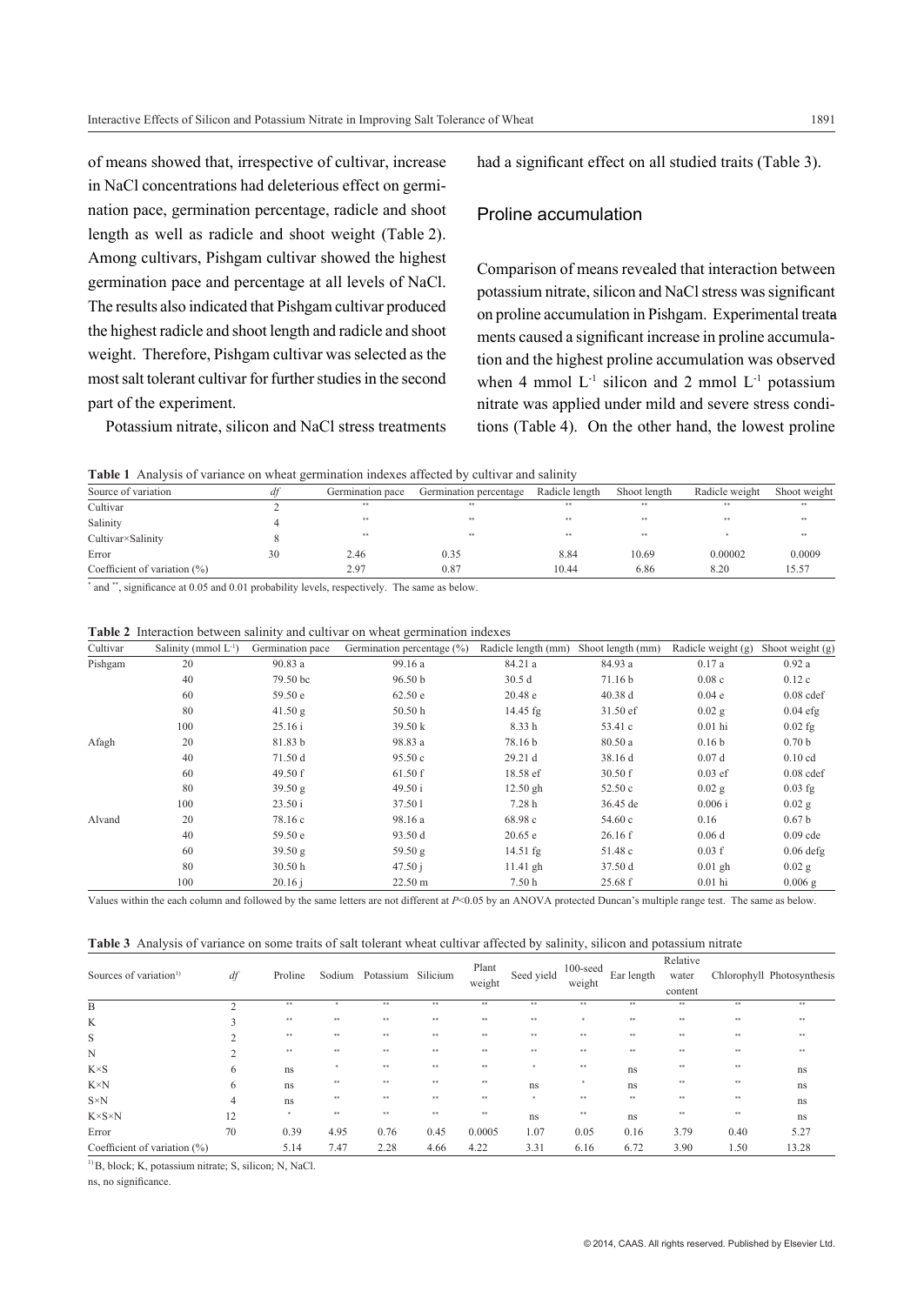| Potassium        | Silicon          | Salinity        | Proline          | <b>Table 4</b> Thieraction between potassium muate, sincon and samily on some traits of sait tolerant wheat cultivals<br>Sodium | Potassium                                                | Silicium           | Plant weight per 100-seed |              | Relative water  | Chlorophyll       |
|------------------|------------------|-----------------|------------------|---------------------------------------------------------------------------------------------------------------------------------|----------------------------------------------------------|--------------------|---------------------------|--------------|-----------------|-------------------|
| $(mmol L^{-1})$  | $(mmol L^{-1})$  | $(mmol L^{-1})$ | $(mg g^{-1} FW)$ |                                                                                                                                 | (mmol $g^{-1}DW$ ) (mmol $g^{-1}DW$ ) (mmol $g^{-1}DW$ ) |                    | plant(g)                  | weight $(g)$ | content $(\% )$ | $(mg g^{-1} F W)$ |
| $\boldsymbol{0}$ | $\boldsymbol{0}$ | 20              | 8.20q            | 0.24k                                                                                                                           | $0.30 \text{ lm}$                                        | 0.04k              | 0.83 ef                   | $4.20$ efg   | 65.15h          | 47.48 ij          |
|                  |                  | 60              | 8.94 pq          | 0.45 f                                                                                                                          | 0.26n                                                    | 0.06 i             | $0.55 \text{ lm}$         | 3.6 hijkl    | 35.14 op        | 37.51 o           |
|                  |                  | 100             | 9.91 mnop        | 0.73a                                                                                                                           | $0.24$ o                                                 | 0.05 i             | $0.34$ stu                | 2.89 op      | 20.18v          | 17.85 v           |
|                  | $\overline{c}$   | 20              | 9.91 mnop        | $0.14$ no                                                                                                                       | 0.311                                                    | $0.15$ i           | $0.93$ ab                 | 4.60 bcde    | 75.1 1ef        | 55.48 ef          |
|                  |                  | 60              | 10.51 lmn        | 0.29 i                                                                                                                          | $0.28$ mn                                                | $0.16$ hi          | 0.64 i                    | $3.83$ ghij  | 44.1 1kl        | 44.511            |
|                  |                  | 100             | $11.91$ ijk      | 0.59d                                                                                                                           | 0.24 <sub>o</sub>                                        | $0.17$ fgh         | $0.45$ pq                 | 3.29 lmno    | 25.18 st        | 24.33 t           |
|                  | $\overline{4}$   | 20              | 11.85 ijk        | $0.08$ qrs                                                                                                                      | 0.32k                                                    | $0.17$ defg        | 0.74h                     | 4.80 bc      | 82.15 abc       | 57.51 cd          |
|                  |                  | 60              | 13.21 fg         | $0.19$ lm                                                                                                                       | 0.20 p                                                   | $0.18$ bcdef       | $0.47$ op                 | $3.84$ ghij  | 51.03 i         | 47.48 ij          |
|                  |                  |                 |                  |                                                                                                                                 |                                                          |                    |                           |              |                 |                   |
|                  |                  | 100             | 16.17 ab         | $0.39$ gh                                                                                                                       | 0.16q                                                    | $0.17$ defg        | $0.26$ wx                 | 3.59 hijklm  | 3.11 w          | 27.51 r           |
| 0.5              | $\boldsymbol{0}$ | 20              | 9.14 opq         | $0.21$ klm                                                                                                                      | $0.38$ hi                                                | 0.06 i             | 0.86 de                   | 4.30 def     | 70.37 g         | 49.44 h           |
|                  |                  | 60              | 9.21 opq         | 0.40 <sub>g</sub>                                                                                                               | $0.29$ mn                                                | 0.06 i             | $0.56 \text{ lm}$         | $3.79$ ghijk | 38.11 no        | 39.48 n           |
|                  |                  | 100             | 11.27 jkl        | 0.69 <sub>b</sub>                                                                                                               | 0.34k                                                    | 0.07 i             | $0.35$ st                 | $2.99$ nop   | 21.11 uv        | 22.46 u           |
|                  | $\overline{c}$   | 20              | 11.27 jkl        | $0.11$ opqr                                                                                                                     | 0.54c                                                    | $0.16$ hi          | 0.96a                     | 4.70 bcd     | 77.25 de        | 56.48 de          |
|                  |                  | 60              | $12.01$ hijk     | 0.241 k                                                                                                                         | $0.39$ gh                                                | $0.17$ defgh       | $0.46$ op                 | 3.99 fgh     | $47.18$ jk      | 45.48 kl          |
|                  |                  | 100             | 13.11 fgh        | 0.53e                                                                                                                           | 0.37 i j                                                 | $0.18$ cdefg       | 0.68 i                    | 3.39 jklmn   | 27.51 rs        | 25.51 s           |
|                  | $\overline{4}$   | 20              | 13.22 fg         | $0.07$ rst                                                                                                                      | 0.54c                                                    | $0.18$ cdefg       | $0.76$ gh                 | 5.54 a       | 84.11 ab        | 58.48 bc          |
|                  |                  | 60              | 13.52 ef         | $0.13$ op                                                                                                                       | 0.36 i                                                   | $0.19$ bcd         | $0.47$ op                 | $3.77$ ghijk | 52.14 i         | 48.48 hi          |
|                  |                  | 100             | 16.48 ab         | 0.33 i                                                                                                                          | 0.24 <sub>o</sub>                                        | 0.19 <sub>bc</sub> | $0.29$ vw                 | 3.56 hijklm  | 34.14 p         | 28.41 r           |
| $\mathbf{1}$     | $\boldsymbol{0}$ | 20              | 9.01 pq          | $0.19$ lm                                                                                                                       | 0.49d                                                    | 0.06 i             | 0.88 cd                   | 4.46 cde     | 72.14 fg        | 52.44 g           |
|                  |                  | 60              | 10.23 lmno       | $0.36$ hi                                                                                                                       | 0.34k                                                    | 0.06 i             | $0.58$ kl                 | $3.77$ ghijk | 40.46 mn        | 42.53 m           |
|                  |                  | 100             | 11.72 ijk        | 0.63c                                                                                                                           | 0.44f                                                    | 0.06 i             | $0.38$ rs                 | 3.30 lmno    | 22.13 tuv       | 24.50 st          |
|                  | $\sqrt{2}$       | 20              | $12.20$ ghij     | $0.09$ pqrs                                                                                                                     | 0.53c                                                    | $0.17$ gh          | $0.69$ i                  | 4.67 bcd     | 79.16 cd        | 57.50 cd          |
|                  |                  | 60              | 12.20 ghij       | $0.22$ kl                                                                                                                       | 0.40 <sub>g</sub>                                        | $0.18$ cdefg       | $0.42$ qr                 | 3.89 fghi    | 49.22 ij        | 46.51 jk          |
|                  |                  | 100             | 13.50 ef         | 0.52e                                                                                                                           | 0.37 i j                                                 | $0.18$ cdefg       | 0.21y                     | 3.38 jklmn   | 30.11 qr        | 25.16 st          |
|                  | $\overline{4}$   | 20              | 13.64 def        | $0.05$ st                                                                                                                       | 0.66 <sub>b</sub>                                        | $0.18$ cdefg       | $0.79$ fg                 | 4.98 b       | 85.18 a         | 59.44 b           |
|                  |                  | 60              | 14.67 cd         | $0.12$ opq                                                                                                                      | $0.39$ gh                                                | $0.18$ bcde        | $0.50$ no                 | 3.98 fgh     | 52.14i          | 49.16h            |
|                  |                  | 100             | 15.54 bc         | $0.21$ klm                                                                                                                      | $0.29$ mn                                                | 0.19 <sub>b</sub>  | $0.31$ uv                 | 2.08q        | 34.18 p         | 30.46q            |
| $\overline{c}$   | $\boldsymbol{0}$ | 20              | $9.60$ nop       | $0.17$ mn                                                                                                                       | 0.54c                                                    | 0.06 i             | 0.91 bc                   | 4.48 cde     | 73.16 fg        | 54.46 f           |
|                  |                  | 60              | 10.86 klm        | $0.36$ hi                                                                                                                       | 0.36 i                                                   | 0.06 i             | $0.61$ jk                 | 3.98 fgh     | 42.14 lm        | 44.511            |
|                  |                  | 100             | $12.27$ ghij     | 0.68 <sub>b</sub>                                                                                                               | 0.46e                                                    | 0.06 i             | $0.41$ qr                 | 3.18 mno     | 24.14 tu        | 25.50 s           |
|                  | $\overline{2}$   | 20              | $11.40$ jkl      | $0.09$ pqrs                                                                                                                     | 0.65 <sub>b</sub>                                        | $0.17$ efgh        | 0.70 i                    | 4.78 bc      | 81.11 bc        | 58.48 bc          |
|                  |                  | 60              | 12.88 fghi       | $0.21$ klm                                                                                                                      | 0.47e                                                    | $0.18$ cdefg       | $0.46$ op                 | $3.84$ ghij  | 51.66 i         | 47.25j            |
|                  |                  | 100             | 14.81 c          | 0.50e                                                                                                                           | $0.30 \text{ lm}$                                        | $0.18$ bcdef       | $0.24$ xy                 | 3.49 ijklm   | 37.81 no        | 24.51 st          |
|                  | $\overline{4}$   | 20              | 14.56 cde        | 0.03t                                                                                                                           | 0.70a                                                    | $0.18$ bcdef       | 0.81 f                    | 4.88 bc      | 83.11 ab        | 62.44 a           |
|                  |                  | 60              | 16.05 ab         | $0.011$ opqr                                                                                                                    | 0.34k                                                    | 0.19 <sub>b</sub>  | $0.53$ mn                 | 3.35 klmn    | 51.14i          | 51.50 g           |
|                  |                  | 100             | 16.81 a          | $0.191 \text{ m}$                                                                                                               | 0.20 <sub>p</sub>                                        | 0.26a              | $0.32$ uv                 | 2.58p        | 33.11 pq        | 32.10 p           |
|                  |                  |                 |                  |                                                                                                                                 |                                                          |                    |                           |              |                 |                   |

**Table 4** Interaction between potassium nitrate, silicon and salinity on some traits of salt tolerant wheat cultivars

accumulation was found in plants which were not treated with silicon. Proline is an important osmolyte which synthesized in many micro organisms and plants which protect them against salinity and drought stress. Proline accumulation in plants exposed to salinity stress is due to low activity of oxidant enzymes (Sudhakar 2001). Increasing potassium nitrate concentration also increased proline content under NaCl stress (Table 4). Potassium nitrate induced proline accumulation under NaCl stress might due to an increase of ornithine amino transferase activity in ornithine pathway (Cao and Wei 2010).

#### Sodium, potassium and silicium contents

Sodium, potassium and silicium contents were affected by all experimental treatments. The highest sodium conetent was observed when severe NaCl stress was applied

without any potassium or silicon treatment (Table 4). Silicon application especially at 4 mmol  $L<sup>-1</sup>$  concentration significantly decreased sodium content in the plants. The effect of potassium nitrate varied from treatment to treatment. Regarding potassium content, the highest potassium content was observed in non stressed plants, receiving 2 mmol L-1 potassium nitrate and 4 mmol L-1 silicon (Table 4). Silicium content increased due to high level of silicon and potassium nitrate application (Table 4). The lowest silicium content was obtained under weak stress conditions without using silicon or potassium nitrate (Table 4). In an experiment with wheat (Ahmad *et al*. 1992), the addition of silicon to the solution cultures decreased the sodium content. In this study, added silicon was also found to significantly decreased sodium content under salt stress (Table 4). However, the mechanism by which silicon stimulated potassium uptake but inhibited sodium uptake remains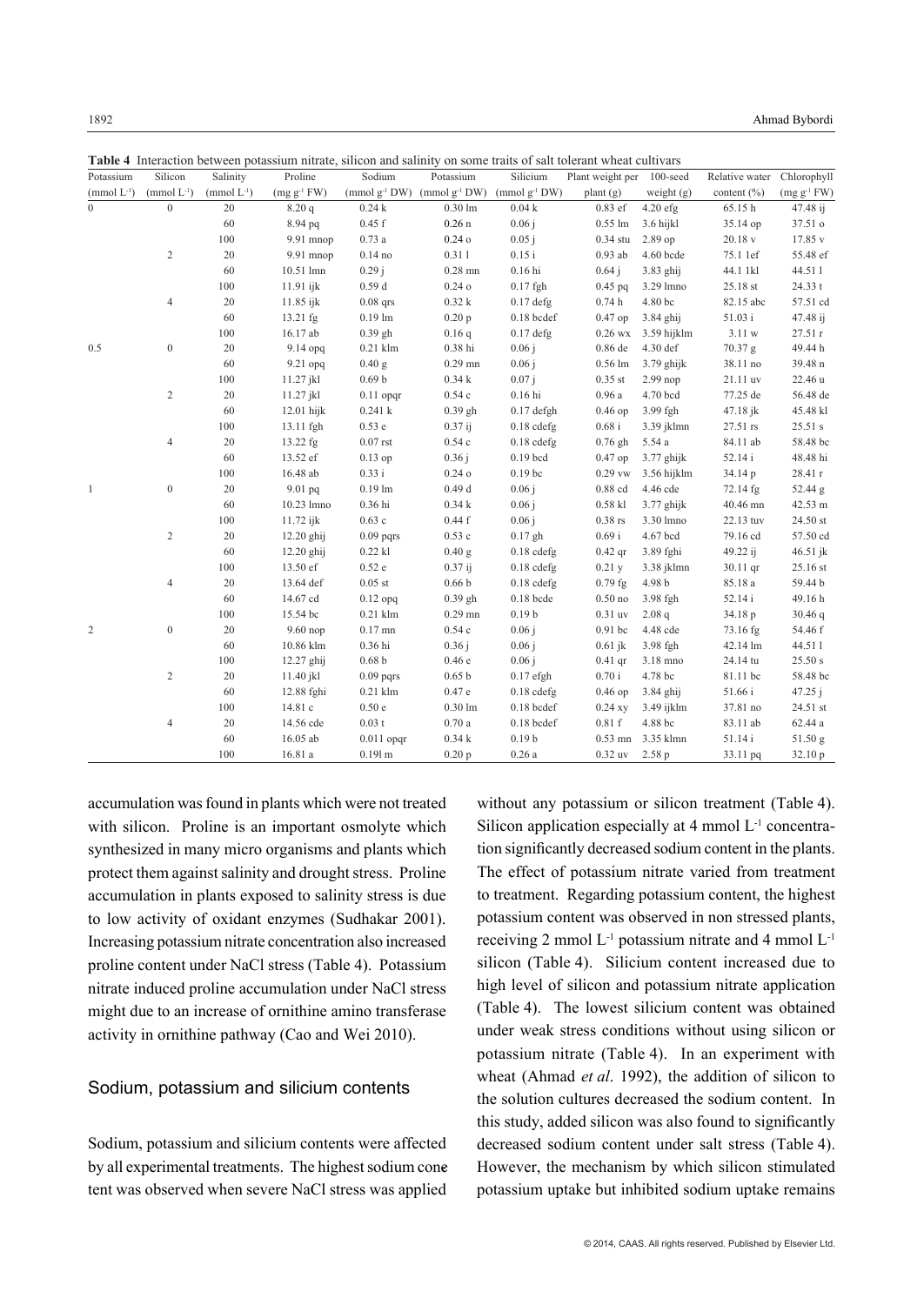poorly understood. As has been known, sodium is passively taken up by the plants and the uptake process is affected mainly by the transpiration rate (Marschner 1995). The reduced uptake of sodium by plants in this study can be explained at least partly by the inhibitory effect of silicon on the transpiration rate (Ahmad *et al*. 1992). While, potassium uptake and transport is an active process associated with ATP-driven hydrogen pump in the plasma membranes (Marschner 1995). One possible mechanism for stimulating effect of silicon on potassium uptake by plants under salt stress is the activation of HC-ATPase in the membranes.

#### Plant weight

The highest plant weight was obtained when 2 mmol L-1 silicon and  $0.5$  mmol  $L<sup>-1</sup>$  potassium nitrate were applied on plants subjected to weak NaCl stress (Table 4). While, the lowest plant weight values were observed under severe NaCl stress along with 4 mmol  $L^{-1}$  silicon and 0 or 0.5 mmol L-1 potassium nitrate and also 2 mmol L-1 silicon and 1 or 2 mmol L-1 potassium nitrate (Table 4). The oxidative stress caused by salt stress can lead to a decrease in dry weight of plant (Bonilla and Tsuchiya 1998). It has been reported that wheat dry matter weight was significantly increased by the addition of a small amount of soluble silicon (Ahmad *et al*. 1992). Silicon supplementation resulted in improved plant growth and yield due to significant reduction in sodium content in the rice and barley shoots (Gong *et al*. 2005). Kaya *et al*. (2006) showed that application of silicon increased corn fresh and dry weight and improved grain yield. Potassium nitrate at 0.5 mmol  $L<sup>-1</sup>$  increased plant weight; increasing potassium nitrate concentration in nutrient solution with NaCl has improved the possibility of potassium absorbance, and therefore relieves the adverse saline effects.

#### Seed yield

Interaction between potassium nitrate and silicon application as to seed yield is given in Fig. 1. A glance sat this Fig. reflects this fact that increase in silicon concentration increases seed yield. Moreover, potassium nitrate has significant effect on seed yield improvement so that the highest seed yield was obtained when  $4 \text{ mmol } L^{-1}$ silicon and 2 mmol L<sup>-1</sup> potassium nitrate were applied. Interaction between salt stress and silicon application is shown in Fig. 2. Although, salt stress decreased seed yield, silicon application improved seed production at each level of NaCl.

## Seed weight

Application of 4 mmol  $L^{-1}$  silicon and 0.5 mmol  $L^{-1}$  potassium nitrate significantly increased 100-seed weight. On the other side, the lowest seed weight was obtained when  $4$  mmol  $L^{-1}$  silicon and 1 mmol  $L^{-1}$  potassium nitrate were applied under severe NaCl stress conditions (Table 4). Akram *et al*. (2002) and Kamkar *et al*. (2004) reported that salinity reduced the yield primarily by a sever reduction in grain number and weight. Badr and Shafei (2002)



**Fig. 1** Interaction between potassium nitrate and silicon on seed yield of Pishgam. Values within the each column and followed by the same letters are not different at *P*<0.05 by an ANOVA protected Duncan's multiple range test. The same as below.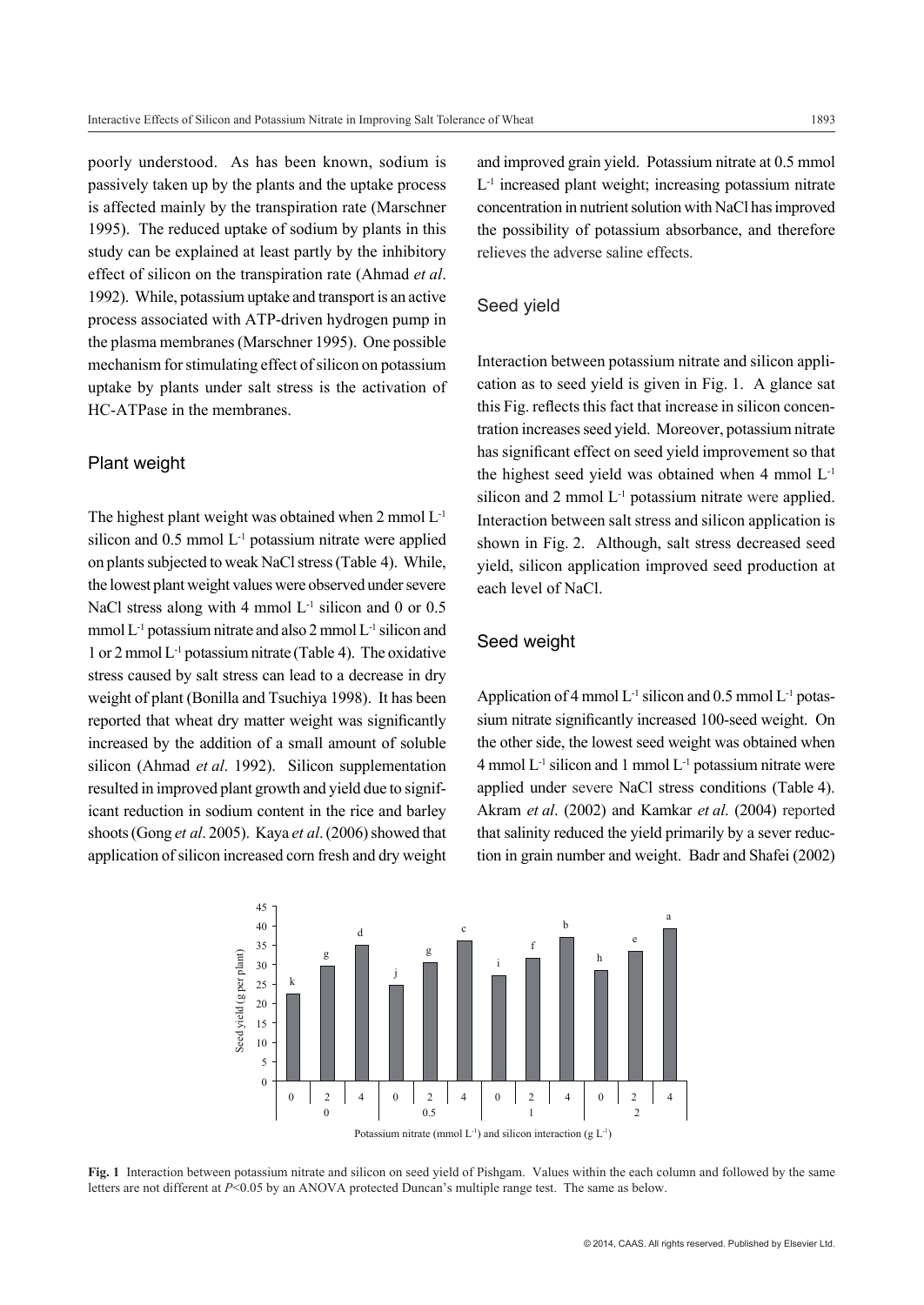

**Fig. 2** Interaction between salinity and silicon on seed yield of Pishgam.

reported that increasing potassium application could be useful to overcome the adverse effect of salinity on the growth of wheat plant. It can be stated that the ability of plants to retain potassium at high sodium concentration, of the external solution, may be involved in reducing the damage associated with excessive sodium concentration in plant tissue. The results of researchers have shown that the silicon causes increase of seed weight in crops. In addition, Balastra *et al*. (1989) found that increasing of yield by the use of silicon in plants is due to increased grain weight.

#### Ear length

Main effect of NaCl, silicon and potassium nitrate application were significant on ear length (Table 3). As can be seen from Fig. 3, potassium application increased ear length so that increase in potassium concentration was parallel with increase in ear length. Fig. 4 shows twoway interaction between NaCl and silicon on ear length. The highest ear length was related to  $4 \text{ mmol } L^{-1}$  silicon and 20 mmol L-1 NaCl. It is clear from the data that increase in silicon concatenation in increases ear length linearly while increase in NaCl decreases this parameter.

#### Leaf relative water content

Leaf relative water content significantly increased due to application of 4 mmol  $L^{-1}$  silicon and 1 or 2 mmol  $L^{-1}$ potassium nitrate in plants subjected to weak salt stress. The lowest relative water content was observed under



**Fig. 3** Main effect of potassium nitrate foliar application on ear length of Pishgam.

severe NaCl stress and minimum use of silicon (Table 4). Decrease in relative water content due to NaCl stress has been reported previously in lentil (Ashraf and Waheed 1993) and corn (Çarkirlar and Çiçek 2002). Kaya *et al*. (2006) found that 2 mmol  $L^{-1}$  Na<sub>2</sub>SiO<sub>3</sub> increased leaf relative water content by 26.5% in corn. Furthermore, according to Gunes *et al*. (2008), silicon applied to the soil increased sunflower leaf relative water content. Li (2006) revealed that potassium application increased relative water content from 92 to 94% in tobacco leaf. Such increase with potassium application may be ascribed to improve cell turgor through osmotic adjustment.

## Chlorophyll content

The highest chlorophyll content was observed when 4 mmol  $L^{-1}$  silicon and 2 mmol  $L^{-1}$  potassium nitrate were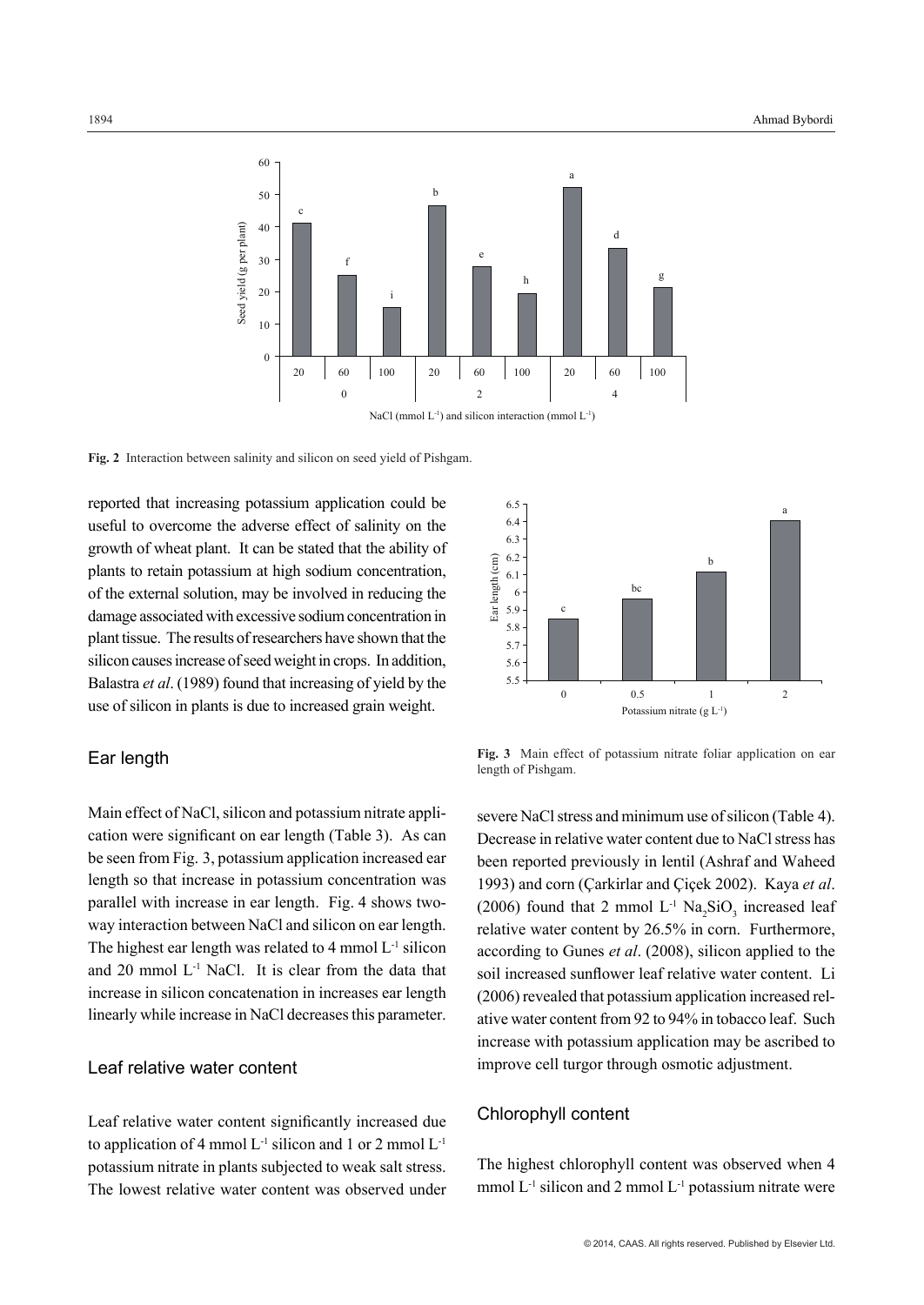

**Fig. 4** Interaction between salinity and silicon on ear length of Pishgam.

applied on wheat plants grown under weak salt stress conditions. On the other hand, severe salt stress and no application of silicon along with 0 or 0.5 mmol  $L^{-1}$ potassium nitrate showed the minimum amount of chlorophyll in the plants (Table 4). There have been reports of a significant decrease in the total chlorophyll content of corn grown under salt stress (Levent Tuna *et al*. 2008; Celik *et al*. 2010). The results of the current study were in agreement with the findings of the studies that reported an increase in the total chlorophyll content after treating rice (Bonilla and Tsuchiya 1998) and barley (Liang *et al*. 2003), with silicon following salt stress treatment. Potassium is reported to improve water relations as well as productivity of different crops under environmental stresses (Islam *et al*. 2004).

#### Photosynthesis rate

Photosynthesis rate improved on account of potassium application (Fig. 5). Similarly, silicon application led to increase in photosynthesis rate in wheat plants so that the highest concentration of silicon showed the highest photosynthesis rate (Fig. 6). The authors have reported that added silicon increased the leaf net photosynthetic activity and depressed the uptake of sodium but stimulated the uptake of potassium by barley grown hydroponically, thereby enhancing the selectivity ratio. That silicon increases the phoitosynthesis of wheat plants might be associated with the increases in activities of photosynthetic enzymes,

chlorophyll content and anthocyanin content. Adatia and Besford (1986) reported that the addition of silicon could increase the chlorophyll content and ribulosebisphosphate carboxylase activity in cucumber plants grown in recirculating nutrient solution. According to Jang *et al*. (1999), an accumulation of silicon in the leaves of plants in Poaceae family causes the leaves to erect, which facilitates light penetration, and promotes photosynthesis by significantly lowering the production of ethylene, which destroys chlorophyll. On the contrawry, NaCl stress decreased photosynthesis dramatically (Fig. 7). Significant and positive correlation coefficient was found between proline and silicium, while significant and negative correlation was observed between proline and plant weight and proline and relative water content (Table 5). Sodium accumulation in wheat plants had significant and negative correlation with all studied traits. Conversely, potassium content showed the positive correlations (Table 5). Silicium and plant weight correlate to each other negatively, while this correlation is positive with seed yield and photosynthesis (Table 5). Plant weight indicates a significant and positive correlation with all studied traits. Similar results were obtained regarding seed yield, seed weight, ear length, relative water content, chlorophyll, and photosynthesis rate (Table 5).

## **CONCLUSION**

In general, our results indicated that silicon may act to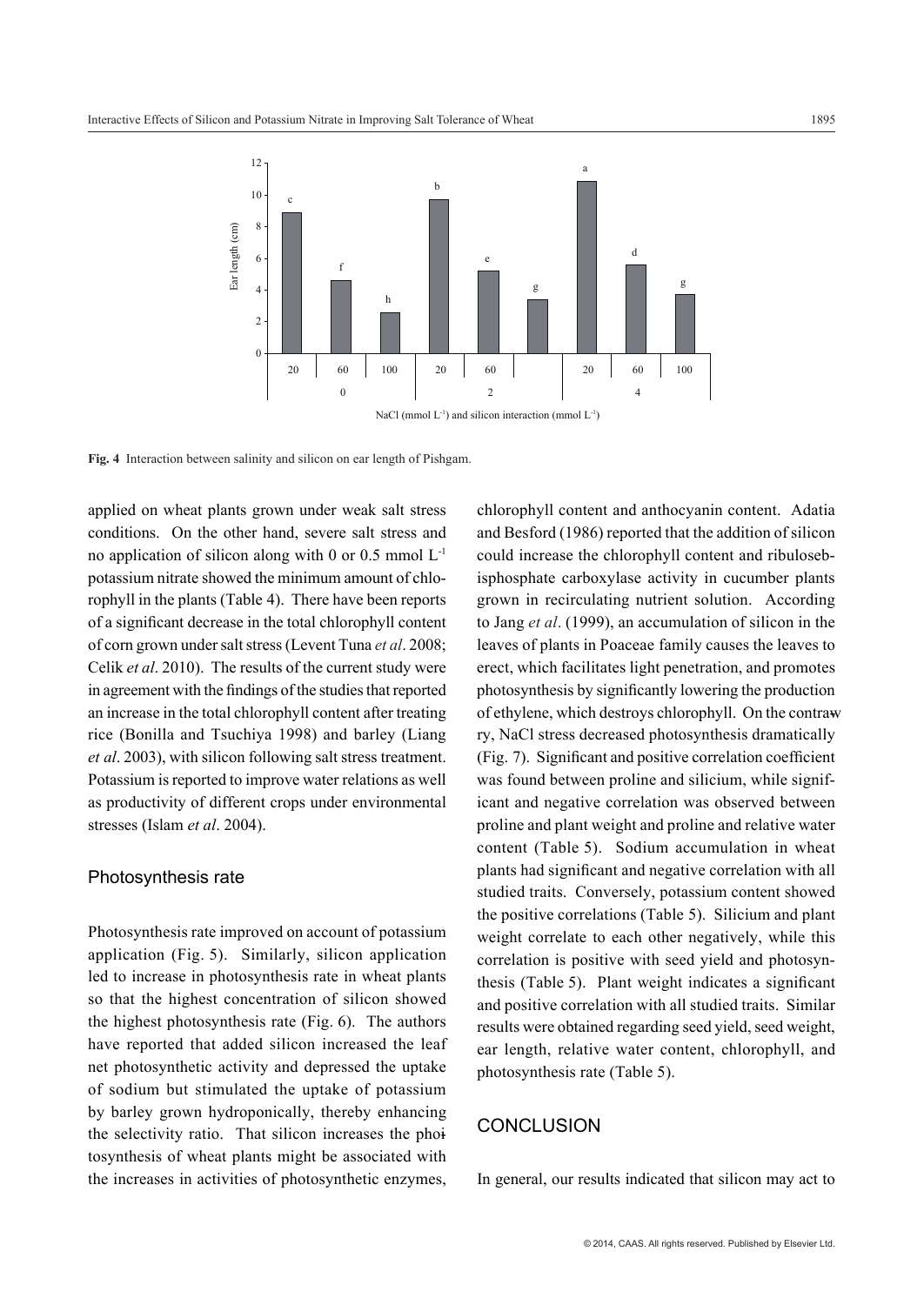

**Fig. 5** Main effect of potassium nitrate foliar application on photosynthesis of Pishgam.



**Fig. 6** Main effect of silicon on photosynthesis of Pishgam.

alleviate salt stress in wheat. Silicon partially offset the negative impacts of salt stress due to increase the tolerance of wheat to NaCl stress by enhancement of relative water content, chlorophyll content and photosynthetic activity. In addition, potassium nitrate foliar application could alleviate symptoms of the individual salt stress by improving water relations, nutrient uptake, chlorophyll content and photosynthesis.



**Fig. 7** Main effect of salinity on photosynthesis of Pishgam.

# MATERIALS AND METHODS

Laboratory and greenhouse experiments were conducted at Agricultural and Natural Resources Research Centre in East Azerbaijan, Iran to investigate the effects of silicon and potassium nitrate application on salt tolerance of wheat (*Triticum aestivum* L.), during 2013. Initially, a factorial experiment in completely randomized design with three replications was carried out in the laboratory to assess salt tolerance of wheat cultivars. Uniform-sized seeds of three wheat cultivars Pishgam, Afagh and Alvand were surface sterilized with hydrogen peroxide for 10 min and 95% ethanol for 10 s. After that, seeds were rinsed thoroughly with sterile water for several times. 100-seed of each cultivar were placed on sterile deep dish plant germination Petri plates containing two sheets of sterile filter paper moistened with five different concentrations of sodium chloride solution (20, 40, 60, 80, and 100 mmol L-1) and allowed to germinate in the dark at 24°C. The germinated seeds were counted everyday to calculate germination pace at the end of the 10-d period according to following formula:

#### Germination pace= $\Sigma(N_i/T_i)$

Where,  $N_i$  is the number of germinated seeds on day i and  $T<sub>i</sub>$  is the number of days after sowing. The amount of survived germinated seeds was defined as percentage. In addition,

| Table 5 - Contration cochicient between anterent trans of wheat anceted by sammy, sincen and potassium meate |            |            |           |           |                         |          |             |            |               |             |                |  |
|--------------------------------------------------------------------------------------------------------------|------------|------------|-----------|-----------|-------------------------|----------|-------------|------------|---------------|-------------|----------------|--|
|                                                                                                              | Proline    | Sodium     | Potassium | Silicium  | Plant weight Seed yield |          | $100$ -seed | Ear length | Relative      |             | Photosynthesis |  |
|                                                                                                              |            |            |           |           |                         |          | weight      |            | water content | Chlorophyll |                |  |
| Proline                                                                                                      |            |            |           |           |                         |          |             |            |               |             |                |  |
| Sodium                                                                                                       | $-0.15$ ns |            |           |           |                         |          |             |            |               |             |                |  |
| Potassium                                                                                                    | $-0.08$ ns | $-0.43**$  |           |           |                         |          |             |            |               |             |                |  |
| Silicium                                                                                                     | $0.76**$   | $-0.43**$  | $0.01$ ns |           |                         |          |             |            |               |             |                |  |
| Plant weight                                                                                                 | $-0.50**$  | $-0.53***$ | $0.53***$ | $-0.19*$  |                         |          |             |            |               |             |                |  |
| Seed vield                                                                                                   | $0.004$ ns | $-0.83**$  | $0.65**$  | $0.26**$  | $0.74**$                |          |             |            |               |             |                |  |
| 100-seed weight                                                                                              | $-0.17$ ns | $-0.43**$  | $0.47**$  | $0.07$ ns | $0.70**$                | $0.68**$ |             |            |               |             |                |  |
| Ear length                                                                                                   | $-0.18$ ns | $-0.75**$  | $0.66**$  | $0.10$ ns | $0.83**$                | $0.96**$ | $0.77**$    |            |               |             |                |  |
| Relative water content                                                                                       | $-0.19*$   | $-0.79**$  | $0.68**$  | $0.12$ ns | $0.79**$                | $0.94**$ | $0.66**$    | $0.93**$   |               |             |                |  |
| Chlorophyll                                                                                                  | $-0.14$ ns | $-0.86**$  | $0.60**$  | $0.15$ ns | $0.76**$                | $0.91**$ | $0.70**$    | $0.90**$   | $0.92**$      |             |                |  |
| Photosynthesis                                                                                               | $0.01$ ns  | $-0.82**$  | $0.62**$  | $0.21*$   | $0.60**$                | $0.86**$ | $0.46**$    | $0.81**$   | $0.85***$     | $0.82**$    |                |  |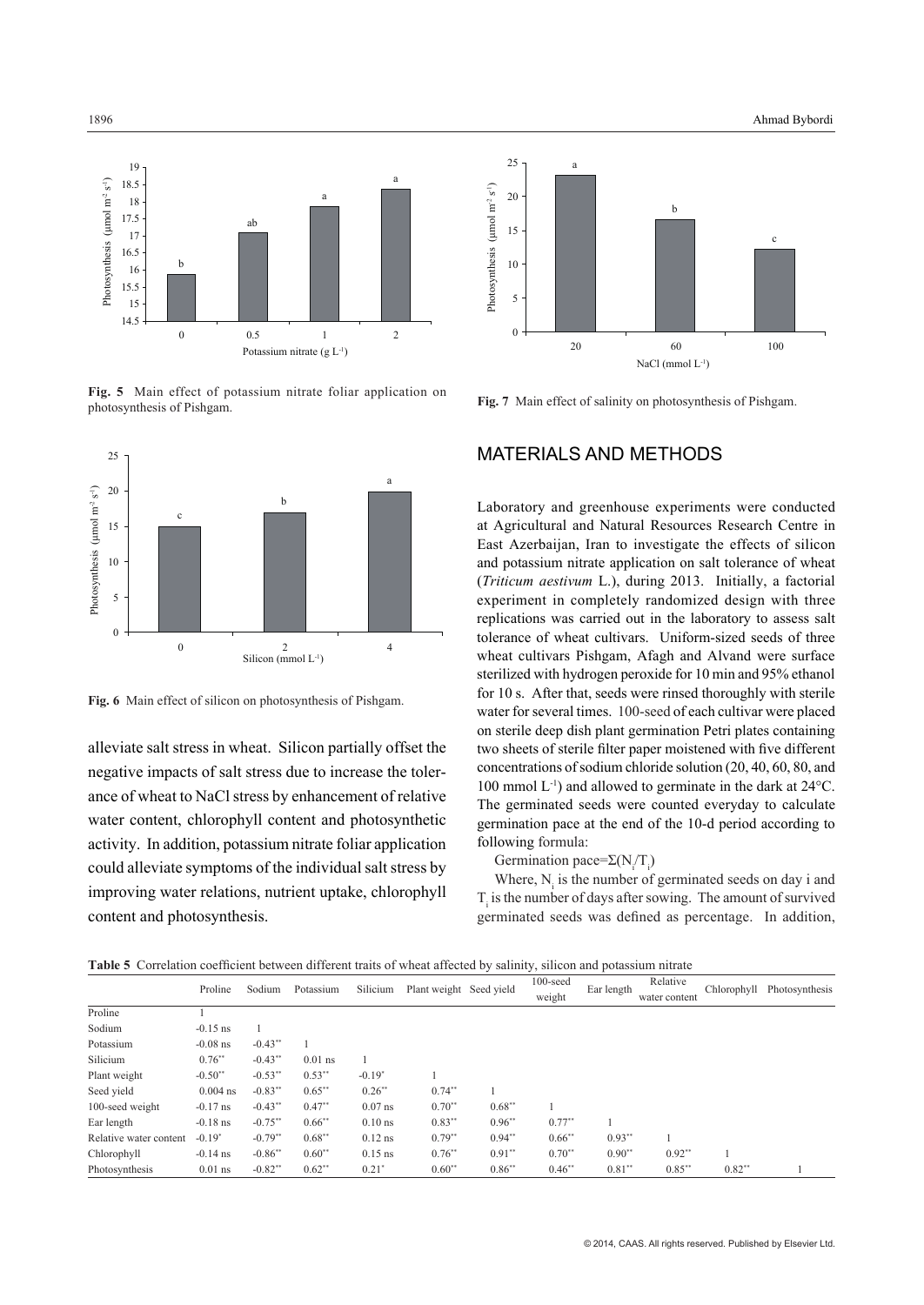radicle length and weight as well as shoot length and weight were also measured and average for all seeds was calculated.

Based on the results of laboratory experiment (Tables 1 and 2), Pishgam, the most salt-tolerant cultivar, was chosen for investigating the interactive effects of silicon and potassium nitrate in salt tolerance of wheat. For this purpose, a randomized complete block design with three replicates was used. Candidate wheat seeds were surface sterilized as mentioned above and sown in plastic pots (25 cm in diameter and 30 cm in height) filled with perlite and vermiculite (1:1; v:v). The pots were placed in greenhouse subjected to natural light. 1 L of fresh half strength Hoagland nutrient solution (pH 5.6) was used everyday and full strength Hoagland nutrient solution was introduced at three-foliate stage when seedlings were reduced from ten to five plants per pot. At this time, NaCl and silicon treatments were started by adding sodium chloride (NaCl) and  $K_2SiO_3$  to 1 L of nutrient solution. Final concentrations of sodium chloride were 20, 60 and 100 mmol L-1 while silicon 0, 2 and 4 mmol  $L^{-1}$  in nutrient solution. Potassium nitrate foliar treatments were applied at stem elongation and booting stage at 0, 0.5, 1, and 2 g potassium nitrate  $L^{-1}$ . The potassium sprays were prepared by diluting the appropriate amount of potassium nitrate in distilled water and adjusting to pH 5.5. One drop of Tween 20 surfactant was added to 500 mL of spray solutions. All vegetative and generative parts of the plants were subjected to different treatments of potassium nitrate. 1 L of solution was sprayed onto the plants two times successively at 20 min intervals. For all control treatments water, instead of the K solution was sprayed.

#### Data collecting

At seed filling stage, photosynthetic active radiation of flag leaf was recorded by a data logger (Meteodata-256, Geonica, Madrid, Spain). Data collecting was performed at 10 o'clock in the morning. Five plants in each plot were selected randomly, and flag leaves were removed to evaluate leaf relative water content, proline accumulation and chlorophyll concentration.

Relative water content was determined for detached wheat leaves using the method cited by Mata and Lamattina (2001) according to the formula below:

Relative water content  $\frac{9}{6}$ =(FW-DW)/(TW-DW)×100

Where, FW, fresh weight; DW, dry weight (obtained after drying the samples at 80°C for at least 48 h); TW, turgor weight which was determined by subjecting leaves to rehydration for 2 h.

Proline content of leaves was determined according to a modification of the method of Bates *et al*. (1973). Samples of leaves (0.5 g) were homogenized in a mortar and pestle with 10 mL sulphosalicylic acid (3% w/v), and then centrifuged at  $18000 \times g$  for 15 min. Two millilitres of the supernatant was then added to a test tube, to which 2 mL glacial acetic acid and 2 mL freshly prepared acid ninhydrin solution (1.25 g ninhydrin

dissolved in 30 mL glacial acetic acid and 20 mL 6 mol L-1 orthophosphoric acid) were added. The test tubes were incubated in a water bath for 1 h at 100°C and then allowed to cool to room temperature. Four millilitres of toluene were then added to the tubes and mixed on a vortex mixer for 20 s. The test tubes were allowed to stand for at least 10 min to allow separation of the toluene and aqueous phases. The toluene phase was carefully pipetted out into a glass test tube and its absorbance was measured at 520 nm in a spectrophotometer. The content of proline was expressed as mg  $g^{-1}$  FW.

Chlorophyll was extracted in 80% acetone from the leaf samples, according to the method of Arnon (1949). Extracts were filtrated and then absorbance of chlorophyll *a* and *b* were determined by a spectrophotometer (UV-S, Sinco 2100) at 645 and 663 nm. The content of chlorophyll was expressed as mg  $g^{-1}$  FW.

At the end of growing period, when wheat plants turned yellow, all plants were harvested and single plant weight, single plant yield, 100-seed weight, and ear length were determined. Moreover, sodium, potassium and silicium contents were assayed in whole part of the plants. Potassium and sodium were measured using a flame-photometer (JenWay PFP7, Burlington, NJ, respectively). The total silicium content was measured using an atomic absorption method (Model GBC 932).

#### Statistical analysis

The first and second experiments were structured in a completely randomized design arranged in 3×5 factorial and randomized complete block design arranged in 4×3×3 factorial with three replications, respectively. For all variables, analysis of variance (ANOVA) was performed to test for differences between NaCl, silicon and potassium treatments and their interactions using the GLM procedure in SAS ver. 9.1. Main and interaction effects of experimental factors were determined. Where interactions between two factors were significant, we presented the results in the form of a combination of treatments and not separately or individually. The significance of differences among treatment means was compared by Duncan's multiple range teat at the 5% probability level.

#### Acknowledgements

The research was carried out in the Framework of Project (4-35-10-92104) funded by Iranian Ministry of Jahade Agriculture, AREEO (Agricultural Extension, Education, and Research Organization).

#### References

Adatia M H, Besford R T. 1986. The effects of silicon on cucumber plants grown in recirculating nutrient solution. *Annals Botany*, **58**, 343-351.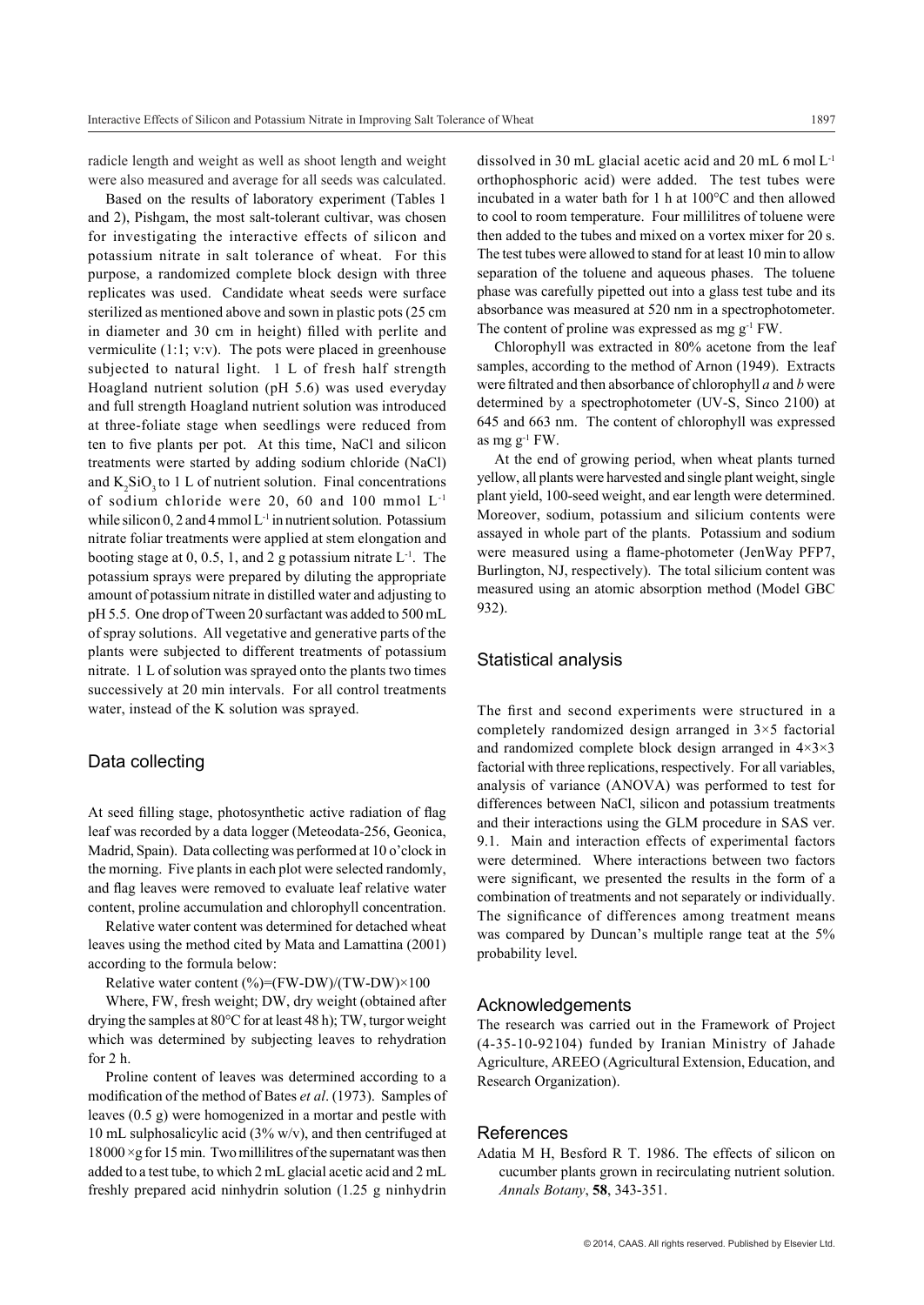- Ahmad R, Zaheer S, Ismail S. 1992. Role of silicon in salt tolerance of wheat (*Tritium aestivum* L.). *Plant Science*, **85**, 43-50.
- Akram M, Hussain M, Akhtar S, Rasul E. 2002. Impact of NaCl salinity on yield components of some wheat accessions/ varieties. *International Journal of Agriculture and Biology*, **4**, 156-158.
- Akram M S, Athar H R, Ashraf M. 2007. Improving growth and yield of sunflower (*Helianthus annuus* L.) by foliar application of potassium hydroxide (KOH) under salt stress. *Pakistan Journal of Botany*, **39**, 121-125.
- Alia S P P, Mohanty P, Matysik J. 2001. Effect of proline on the production of singlet oxygen. *Amino Acid*, **21**, 195-200.
- Alian A, Altman A, Heuer B. 2000. Genotype difference in salinity and water stress tolerance of fresh market tomato cultivars. *Plant Science*, **152**, 59-65.
- Arnon D I. 1949. Copper enzymes in isolated chloroplasts. Polyphennoloxidase in beta vulgaris. *Plant Physiology*, **24**, 1-150.
- Ashraf M, Waheed A. 1993. Resposes of some local/exotic accessions of lentil (*Lens culinaris* Medic.) to salt stress. *Journal of Agronomy and Crop Science*, **170**, 103-112.
- Badr M, Shafei A M. 2002. Salt tolerance in two wheat varieties and its relation to potassium nutrition. *Journal of Agricultural Research*, **35**, 115-128.
- Balastra M L, Juliano C M, Villreal P. 1989. Effect of silica level on some proprieties *Oryza sativa* straw and Hult. *Canadian Journal of Botany*, **67**, 2356-2363.
- Bates L S, Waldern R P, Teave I D. 1973. Rapid determination of free proline for water stress studies. *Plant and Soil*, **39**, 205-207.
- Bohra J S, Doerffling K. 1993. Potassium nutrition of rice (*Oryza sativa* L.) varieties under NaCl salinity. *Plant and Soil*, **152**, 299-303.
- Bonilla P S, Tsuchiya M. 1998. Induction of salt tolerance in rice by silica treatment. *Philippine Journal of Crop Science*, **23**, 35-44.
- Bybordi A. 2012. Effect of ascorbic acid and silicium on photosynthesis, antioxidant enzyme activity, and fatty acid contents in canola exposure to salt stress. *Journal of Integrative Agriculture*, **11**, 1610-1620.
- Cao F, Wei Y S. 2010. Effect of potassium nitrate on proline metabolism in tobacco (*Nicotiana tabacum* L.) under osmotic. *Agriculturae Boreali-Occidentalis Sinica*, **19**, 144-148. (in Chinese)
- Çarkirlar H, Çiçek N. 2002. The effect of salinity on some physiological parameters in two maize cultivars. *Bulgarian Journal of Plant Physiology*, **28**, 66-74.
- Celik H, Asik B B, Gurel S, Katkat A V. 2010. Potassium as an intensifying factor for iron chlorosis. *International Journal of Agriculture and Biology*, **12**, 359-364.
- Chen W, Yao X, Ca Ki, Chen J. 2010. Silicon alleviates drought stress of rice plants by improving plant water status, photosynthesis and mineral nutrient absorption. *Biological Trace Element Research*, **142**, 67-76.
- Egilla J N, Davies F T, Drew M C. 2001. Effect of potassium

on drought resistance of *Hibiscus rosa*-*sinensis* cv. Leprechaun: Plant growth, leaf macro micronutrient content root longevity. *Plant and Soil*, **229**, 213-224.

- Epstein E. 1994. The anomaly of silicon in plant biology. *Proceedings of the National Academy of Sciences of the United States of America*, **91**, 11-17.
- Gong H J, Zhu X Y, Chen K M, Wang S M, Zhang C L. 2005. Silicon alleviates oxidative damage of wheat plants in pots under drought. *Plant Science*, **169**, 313-321.
- Gunes A, Pilbeam D J, Inal A, Coban S. 2008. Influence of silicon on sunflower cultivars under drought stress, I: growth, antioxidant mechanisms, and lipid peroxidation. *Communications in Soil Science and Plant Analysis*, **39**, 1885-1903.
- Horst W J, Marschner H. 1978. Effect of silicon on manganese tolerance of beanplants (*Phaseolus vulgaris* L.). *Plant and Soil*, **50**, 287-303.
- Islam M S, Haque M M, Khan M M, Hidaka T, Karim M A. 2004. Effect of fertilizer potassium on growth, yield, water relations of bushbean (*Phaseolus vulgaris* L.) under water stress conditions. *Japanese Journal of Tropical Agriculture*, **48**, 1-9.
- Jamil M, Rehman S U, Lee K J, Kim J M, Rha H K. 2007. Salinity induced growth PS2 photochemistry and chlorophyll content in radish. *Scientia Agricola*, **64**, 570- 573.
- Jang T G, Rutsch W M, Odekirk B O, Porter L M. 1999. Tantalum carbide ohmic contacts to n-type silicon carbide. *Applied Physics Letters*, **75**, 3956-3958.
- Kamkar B, Kafi N, Mahallati M A. 2004. Determination of the most sensitive developmental period of wheat (*Triticum aestivum*) to salt stress to optimize saline water utilization. In: *Proceedings of the 4th International Crop Science Congress*, Iran.
- Kaya C, Ak B E, Higgs D, Murillo-Amador B. 2002. Influence of foliar applied calcium nitrate on strawberry plants grown under salt stress conditions. *Australian Journal of Experimental Agriculture*, **42**, 631-636.
- Kaya C, Kirnak H, Higgs H. 2001. Effects of supplementary potassium and phosphorus on physiological development and mineral nutrition of cucumber and pepper cultivars grown at high salinity (NaCl). *Journal of Plant Nutrition*, **24**, 1457-1471.
- Kaya C, Tuna L, Higgs D. 2006. Effect of silicon on plant growth and mineral nutrition of maize grown.under waterstress condition. *Journal of Plant Nutrition*, **29**, 1469-1480.
- Kraska J E, Breitenbeck G A. 2010. Survey the silicon status of flooded rice in Louisiana. *Agronomy Journal*, **102**, 523-529.
- Levent Tuna A, Kaya C, Dikilitas M, Higgs D. 2008. The combined effects of gibberellic acid and salinity on some antioxidant enzyme activities, plant growth parameters and nutritional status in maize plants. *Environmental and Experimental Botany*, **62**, 1-9.
- Li F S. 2006. Potassium and water interaction. In: *International Workshop on Soil Potassium and K Fertilizer Management*.